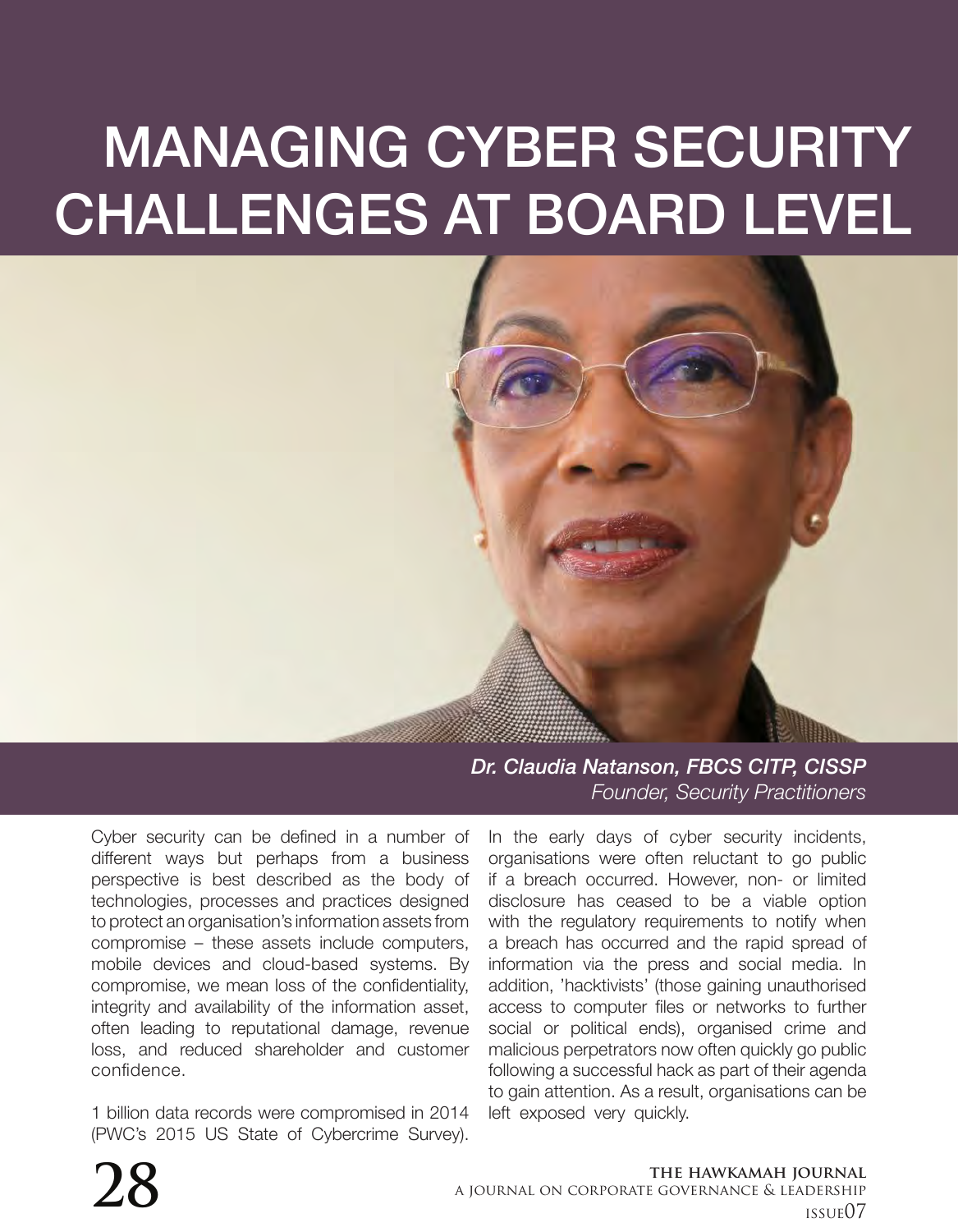## Changing board involvement

It is, therefore, not surprising that cyber security is now firmly on the agendas of organisational boards. The biggest challenge that boards now face is making necessary adjustments to the way they approach cyber security governance. Historically, boards tended to view security risks exclusively as part of IT risks, rather than making the connection with enterprise-wide risk management. The inability of boards to understand the full extent of risks associated with cyber security governance has meant that key questions have gone unasked, and unanswered. The consequence in some cases has been unexpected security breaches.

To address this, many organisations have now moved to having an independent risk committee that functions outside of the Audit and Risk Committee. This means the organisation is better able to focus on all aspects of risk management right across the organisations that have a relevance to information assets. The fact is that boards need to be provided with the right information and set the risk appetite and culture for the organisation. They must lead by example, and that means keeping abreast by maintaining their own awareness levels and training at an appropriate level.

A number of specific developments are reinforcing the responsibilities of senior management in this area. For example, the much anticipated Senior Managers and Certification Regime (SM&CR) for the financial sector in the UK (due in March 2016), will place a statutory requirement on senior managers to take reasonable steps to prevent regulatory breaches in their area of responsibility. And the latest revision of ISO/IEC 27001 emphasises that accountability for asset security sits at the very top of the organisation.

Boards need to consider if they are asking the right questions, or even seeing the bigger picture regarding cyber risks. The good news culture mentality at board level can mean that finer details are missed. An over-reliance on controls that may have been in place for some time can mean that effective management and monitoring of the original risk are compromised, while many controls are untested, or become part of tick box exercises, which simply get passed up as metrics to the board. Being properly breach-ready has to start at board level.

#### Defence-in-depth approach

The defence-in-depth (onion ring) approach, in which multiple layers of security controls are placed around information assets, is a good basis from which the board can ask questions. The five layers of defence are: (1) user, (2) application, (3) perimeter (network/physical), (4) server, (5) database in which our assets are stored.

In relation to the user level, the organisation must be able to drill down to look at the privileged user, authorised and non authorised access, and statistics for compliance at this level. Application layers must also deliver statistics on current versions, upgrades, secure coding and access controls. Similar levels of information must be available for all other layers.

Vulnerabilities on servers and the network are extremely important with many organisations still having unsupported systems as part of their dayto-day operations. This makes them easier to attack. The NOPSEC 2015 State of Vulnerability Risk Management report shows that system vulnerabilities and misconfigurations are still the main cause of security breaches. With organisations taking on average 170 days to detect breaches, it is very clear that boards must pay closer attention to the management of vulnerabilities in these areas. Despite having more vulnerabilities per asset recorded, cloud providers recorded shorter remediation times, fixing vulnerabilities in less than 30 days.

It is also important that close attention is given to suppliers. With risk in the supply chain a key security factor, all providers should be held to account to provide evidence of best practice security.

#### **the hawkamah journal** a journal on corporate governance & leadership The hawkamah journal<br>a journal on corporate governance & leadership<br>issue07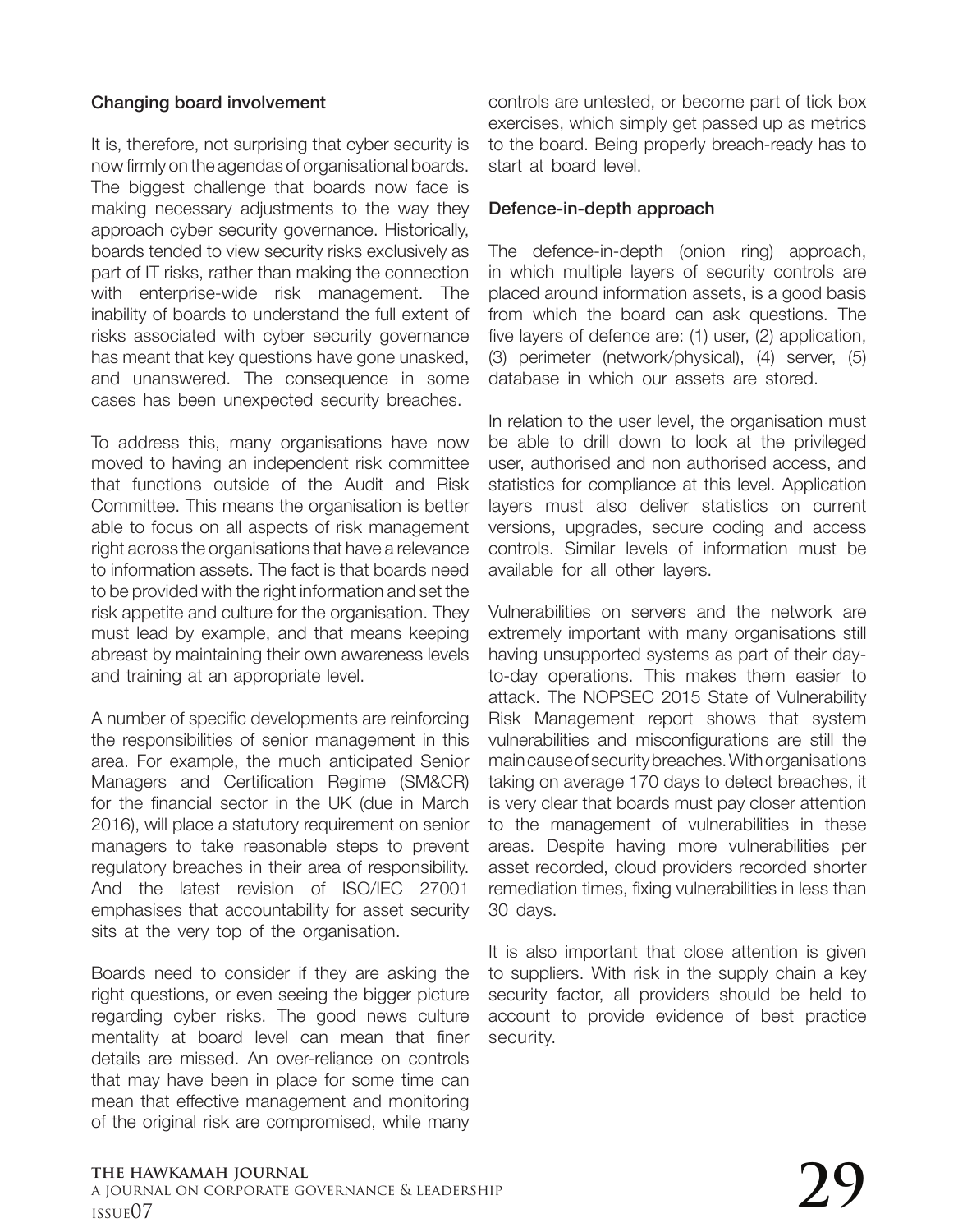## Risk management based on trends

The Cisco 2016 Annual Security Report has shown that, of the 115,000 Cisco devices on the internet, 92% were running software with known vulnerabilities. 31% of these devices were at "end of sale" and 8% at "end of life", meaning they would not any longer be eligible for receiving patch support. These statistics can be viewed alongside the NOPSEC report figures that show it takes on average 103 days for organisations to remedy a security problem, with banks showing an average of 176 days. Boards must take such risks into account and combine them with other associated risks, such as risk in the supply chain, inadequate resource bandwidth, capability and expertise, to create an aggregated risk profile from which to make sound risk decisions, on whether to mitigate, manage or transfer their risk. They must use this information when making decisions on spend, and for strategic business planning especially in the area of IT infrastructure spend.

Boards must also obtain briefings on trends that may be of assistance in implementing proactive risk management. These include Blockchain, the decentralised ledger that allows global computers to become sequentially constructed transactional spreadsheets that are linked together in blocks. Each block is made up of discrete private data and uses a public header and cryptography to link and secure each block. Bitcoin was one of the first applications to make use of this infrastructure and since then many more have come to market. Ripple is the second largest, and is of great interest to the financial community because of its ability to carry our micro transactions at high levels of granularity cost-effectively.

Big Data is now also playing a major role in many organisations. Big Data analytics have often been used to gain insight into customer trends, but also offer considerable potential for future threat correlation and incident handling for cyber security teams.

## Key considerations for Boards

• Carry out regular incident handling and response to security breaches as exercises at board level.

• Lead by example in setting the security and risk culture of the organisation.

• Ask the same questions during day-to-day management of cyber security governance as during an actual breach – where are assets, who has access to them, can they be compromised, if so by whom, possible reasons for such an attack, how an incident would be handled, and processes and procedures to be employed during a breach.

• Be aware that the pace of release of vulnerability updates and patches will continue with the large software and system providers such as Microsoft, Oracle and Adobe. Distributed Denial of Service attacks, where a network is brought to its knees by flooding with useless traffic, continue to increase with many senior executives being successfully targeted with fake email campaigns (spear phishing).

• Recognise that security risk should be considered in terms of the enterprise-wide risk framework rather than being seen as purely IT-based.

• End point security will become increasingly important and must be tracked and managed, as freedom of choice in what device to use will also increase. Effective encryption will be very important, but should not result in neglecting other areas of cyber security.

• The physical side of cyber security, as the first line of defence, should not be overlooked and must be part of all reporting procedures.

• Recognise fiduciary responsibilities, including cyber security governance. Track the progress of raising the security maturity level of the organisation, so that it is in a state of continuous improvement and not reactively responding to cyber security requirements.